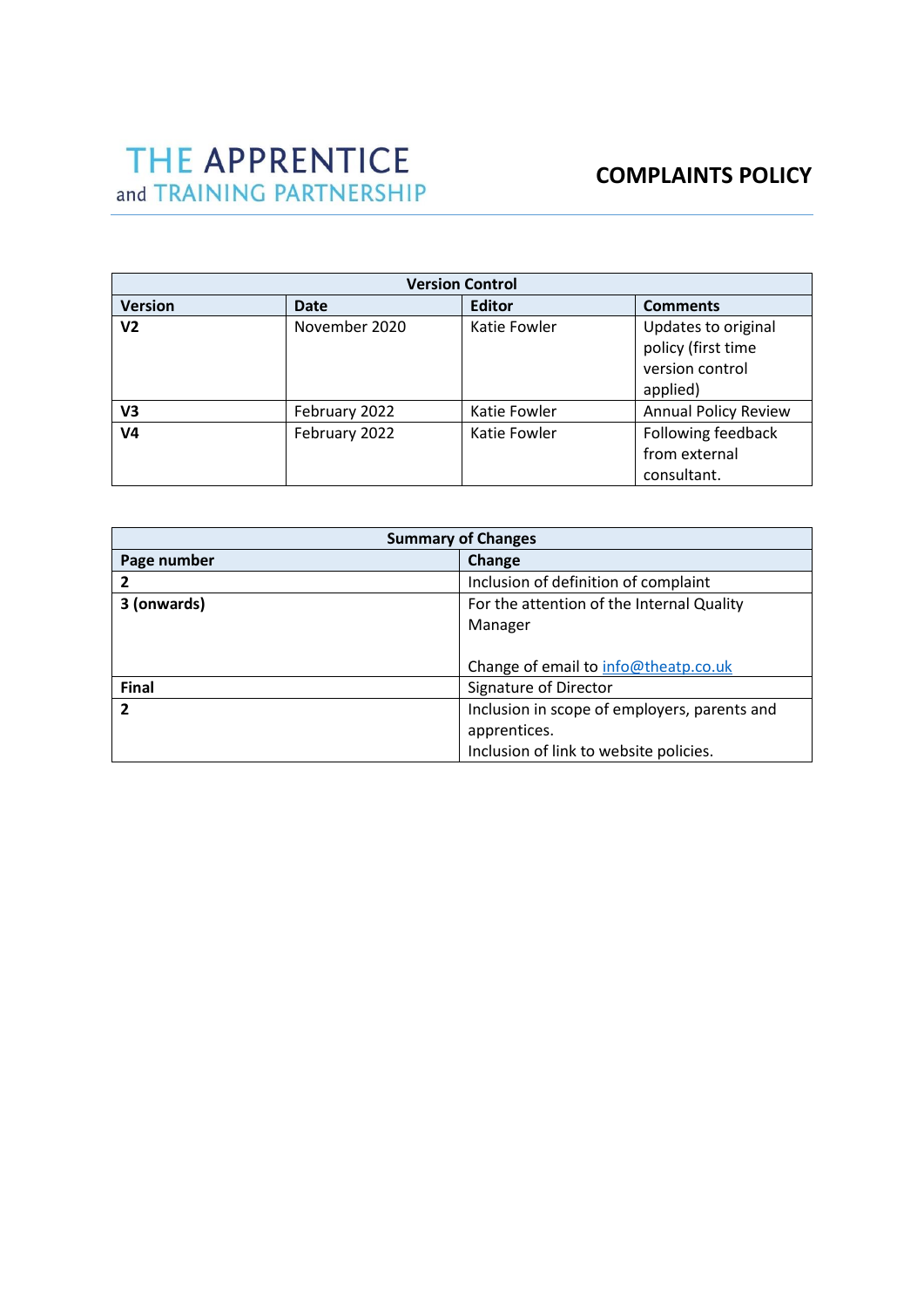# PURPOSE

The Apprentice & Training Partnership ("The ATP") is committed to providing the best possible service to all its learners, visitors, parents, and partners. We respect that all parties are entitled to have complaints listened to and addressed. As such The ATP will respond quickly and effectively to any complaints raised. These procedures are primarily for the use of learners, but likewise exist to serve visitors, parents and partners who have permitted use of The ATP services.

In any circumstances of a complaint, appropriate procedures should be followed. Complaints reports are prepared regularly to review trends by cause, site, ethnicity, disability, or any other protected characteristic. These reports are submitted to the Board where required.

An investigator assigned to any complaint will review any systems relating to the complaint and recommend changes that would prevent a recurrence of similar complaints. These recommendations will be included in quality improvement reports and self-assessment reports of the organisation. They will also be shared with relevant managers, for action and/or to feed their self-assessment process.

# **SCOPE**

This policy applies to all service users of the Apprentice and Training Partnership including but not limited to employers, apprentices and parents and can be found on the ATP website: [Policies | The](https://www.theatp.co.uk/policies/)  [Apprentice and Training Partnership \(theatp.co.uk\)](https://www.theatp.co.uk/policies/)

For the purpose of this policy a complaint will be defined as the following: *"An expression of dissatisfaction or grievance".* 

#### POLICY AUTHORITY

Overall responsibility for this procedure lies with the Board, while day to day for implementation lies with the senior management team. All staff have a responsibility to try and resolve informal complaints prior to invoking the Complaints Procedure. All staff have a responsibility to forward formal complaints to the senior management team.

#### IMPLEMENTATION

The ATP will:

- Investigate complaints thoroughly and objectively and they will be regularly monitored by senior management and reported to the Board.
- Aim to reach an outcome or decision within the ten working days following a complaint however some difficult to resolve complaints may take longer.
- Will contact the complainant to advise if the investigation is likely to take more than ten working days and will keep them informed throughout the process.
- Aims to have communicated the outcomes or decisions to the complainant within fifteen working days after a complaint has been escalated.
- Will ensure that learners will not be treated less favourably following their complaint. If evidence is found that a complainant has been discriminated against because of making a complaint formal, staff disciplinary procedures will be followed.
- Will identify actions taken because of a complaint to improve and develop services.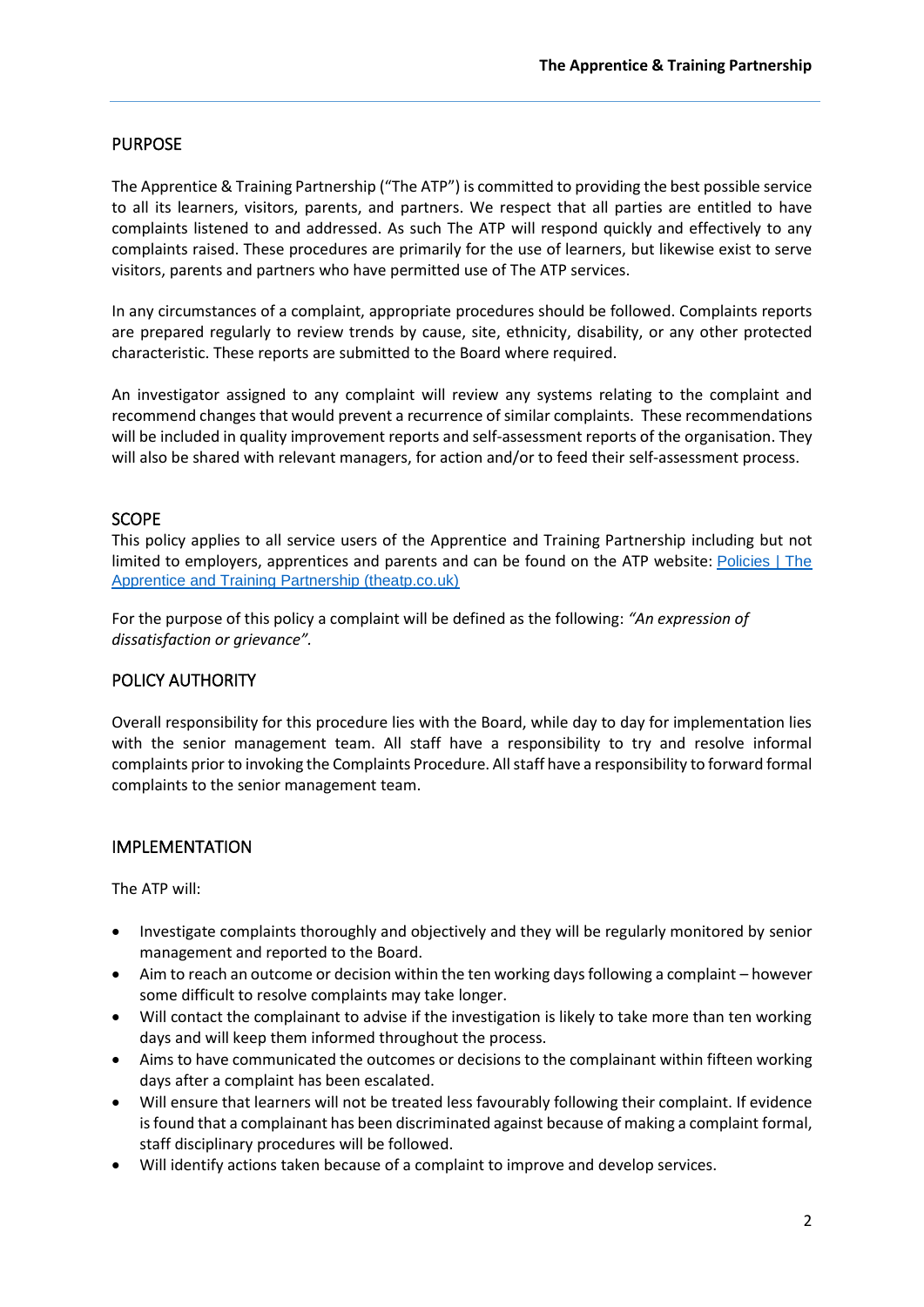#### **Use of Data in Complaints Process**

Complaints are raised with the appropriate trainer or mentor and managers. These parties may need access to sensitive personal information (under the Data Protection Act) to come to a sound and fair conclusion. All personal details will be used appropriately and sensitively. Sensitive information will only be shared with those involved as part of the investigation process.

#### **Complaints Procedure – Learners, employers, visitors, parents, and partners**

Formal complaints can be made in the following ways:

For the attention of: Internal Quality Manager

**By telephone** – 0330 380 0249 **By email** – [info@theatp.co.uk](mailto:info@theatp.co.uk) **We do not accept posted, written complaints. Written complaints must be submitted by email.** 

The written complaint should contain as much detail as possible including:

- The full name of the complainant
- The complainant's date of birth
- The complainant's contact details

As part of our drive to improve all services for The ATP customers, we will ask the complainant if they would like to disclose equality and diversity protected characteristic information, for example, their gender, age, and ethnicity. These details help us to ensure that everyone is treated fairly and respectfully.

**If you disagree with an assessment decision made by your trainer/assessor or wish to make a complaint, please follow the assessment appeals procedure, which is a separate policy. This can be accessed a[t www.theatp.co.uk,](http://www.theatp.co.uk/) on OneFile or requested from [info@theatp.co.uk](mailto:info@theatp.co.uk)**

There are 3 stages in the complaints procedure and each stage must be fully complete before proceeding to the next one. You are advised to keep copies of all the documents used in the complaint's procedure.

#### **Stage 1 ("on-the-spot" resolutions)**

- If you are still completing your course you must first contact your trainer or mentor who will ensure that your concerns are dealt with fairly and quickly.
- You should raise your concerns within 7 days of the incident in question if this is possible. Your trainer or mentor will fully investigate your concerns and address accordingly.
- If your complaint is about your trainer or mentor and it would be inappropriate to discuss the matter with them, you may begin with Stage 2. **Stage 2**
- If you are not satisfied with the outcome of stage 1 or if you are no longer on your course, please contact The ATP management team on 0330 380 0249 or email info@theatp.co.uk where your concerns will be investigated.
- A response will be sent to you within 10 working days.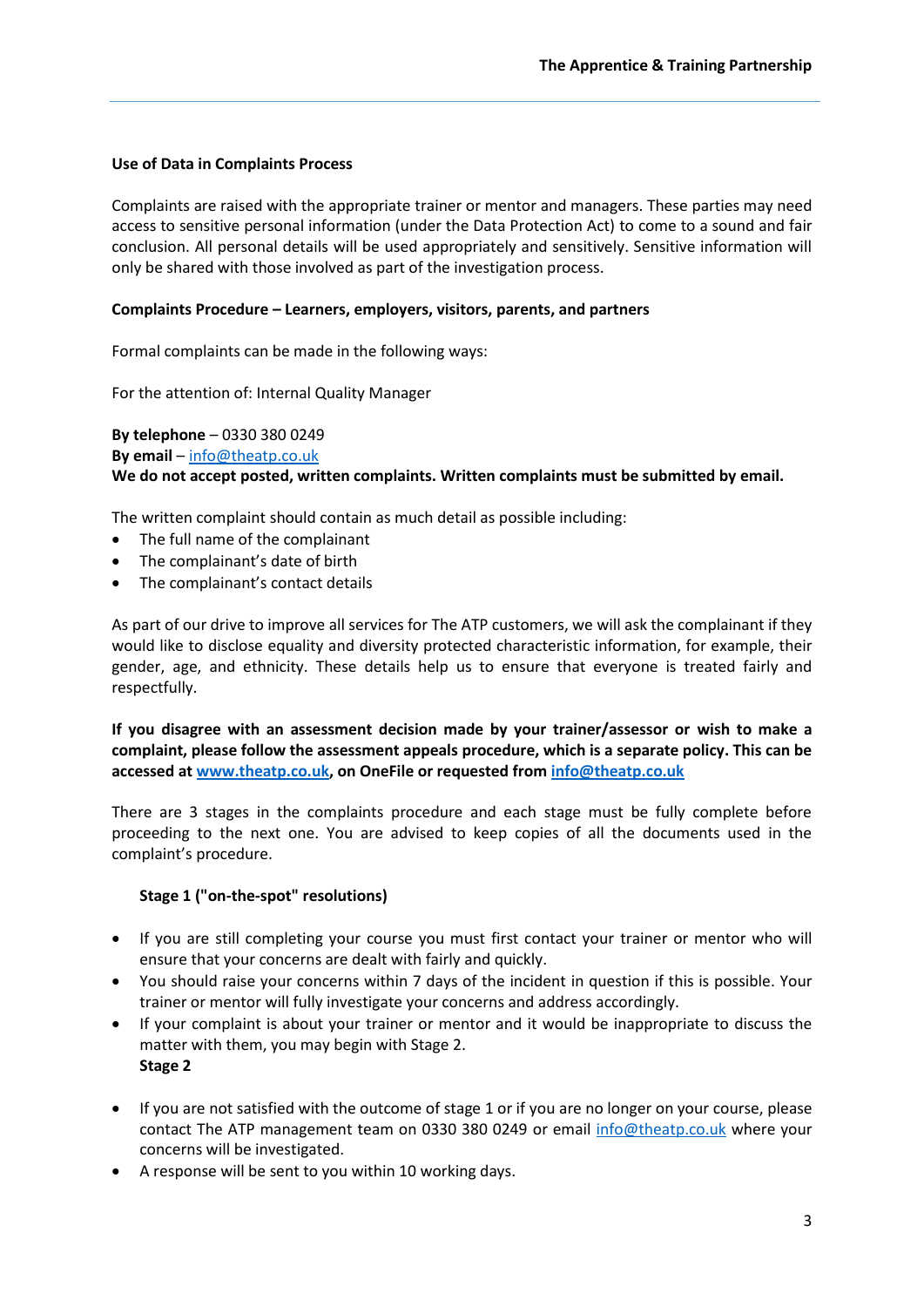### **Stage 3**

- If you are not satisfied with the outcome of Stage 2 you will need to write to the management team at info@theatp.co.uk.
- An investigation lead will be allocated within 2 working days of the receipt of your formal complaint. You are likely at this stage to be requested to substantiate any complaints or allegations with written factual evidence and/or signed statements from witnesses. This will assist in reaching a speedy conclusion to the complaint.
- The administrative department will monitor the progress of the complaint until the issue has been resolved. A response to your complaint/appeal will be sent to you within 28 days.
- The investigator will also review any systems relevant at the complaint, to identify and recommend changes that would prevent a recurrence of similar complaints (preventative action). These recommendations should be included on the action and tracking form.
- The investigator may take advice from other internal and external agencies, as appropriate, in investigating the complaint.

#### **Stage 4 – Appeals**

- The complainant may appeal against a decision if they regard the complaint as still unresolved.
- The complainant should appeal in writing to the Head of Operations within 15 working days from the date that the final response was sent by the ATP.
- The letter of appeal must indicate what are the complainant's reasons for appealing against the investigator's conclusions.
- The Head of Operations will review the documentation via an appeals panel if necessary.
- This review will consider whether the investigation has been fair, sufficiently thorough and proportionate in its judgements.
- It will not involve a re-hearing of the complaint nor a meeting with the complainant unless the investigation is found to have been unsatisfactory and further investigatory work is required.
- The decision of the Head of Operations / panel will be sent to the complainant within 15 working days.

If the complainant or learner is unsatisfied with the ATP's decision or handling of a complaint:

- They can escalate issues to the Education and Skills Funding Agency through the following channel:
	- $\circ$  ESFA through the apprenticeship helpdesk (on 08000 150400 or email nationalhelpdesk@apprenticeships.gov.uk).
- They can appeal to the awarding body, following their complaints/appeals process. Further information regarding the awarding body complaints/appeals process can be requested from your allocated investigator or by emailing [info@theatp.co.uk](mailto:info@theatp.co.uk)

If a learner is still unsatisfied with the final decision made by the awarding body, they can escalate their complaint or make an appeal to Ofqual, the qualifications regulator whose decision will be final. These processes should only be followed all stages of the ATP's complaints and appeals processes have been exhausted.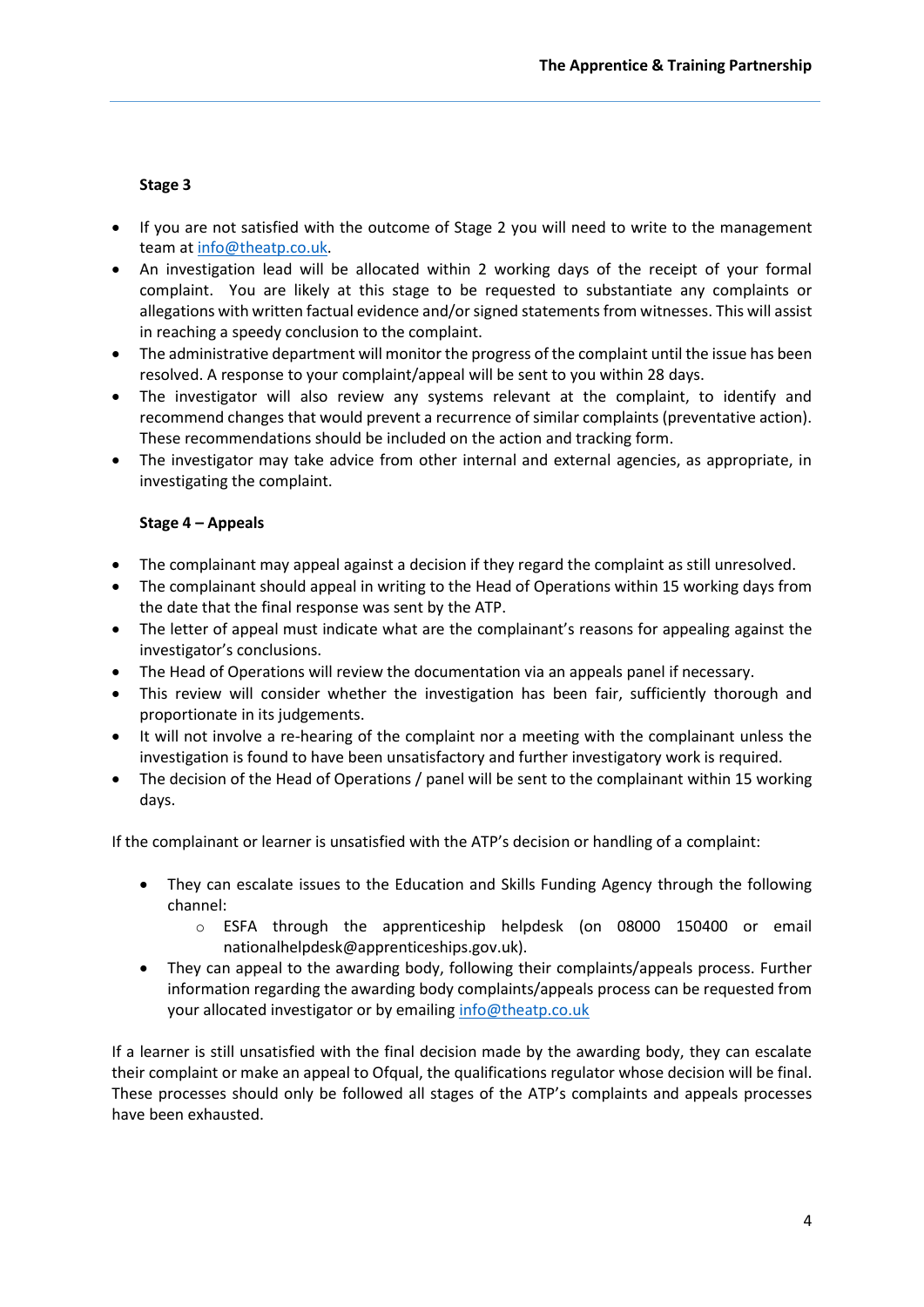If you require an electronic copy of the complaint/appeals form, or require the document in alternative formats such as braille/large print, please email [info@theatp.co.uk.](mailto:info@theatp.co.uk) Alternatively, please complete your hard copy and post to the above address.

#### **This policy should be read in conjunction with:**

- Assessment Appeals Policy
- Malpractice Policy

| <b>Policy Approval</b> |                    |                  |                         |  |
|------------------------|--------------------|------------------|-------------------------|--|
| <b>Name</b>            | <b>Martin Burr</b> | <b>Signature</b> | M.V.Burr                |  |
| <b>Date</b>            | Feb 18, 2022       | <b>Job Title</b> | <b>Company Director</b> |  |

Reviewed 17.02.2022 For review 01.02.2023